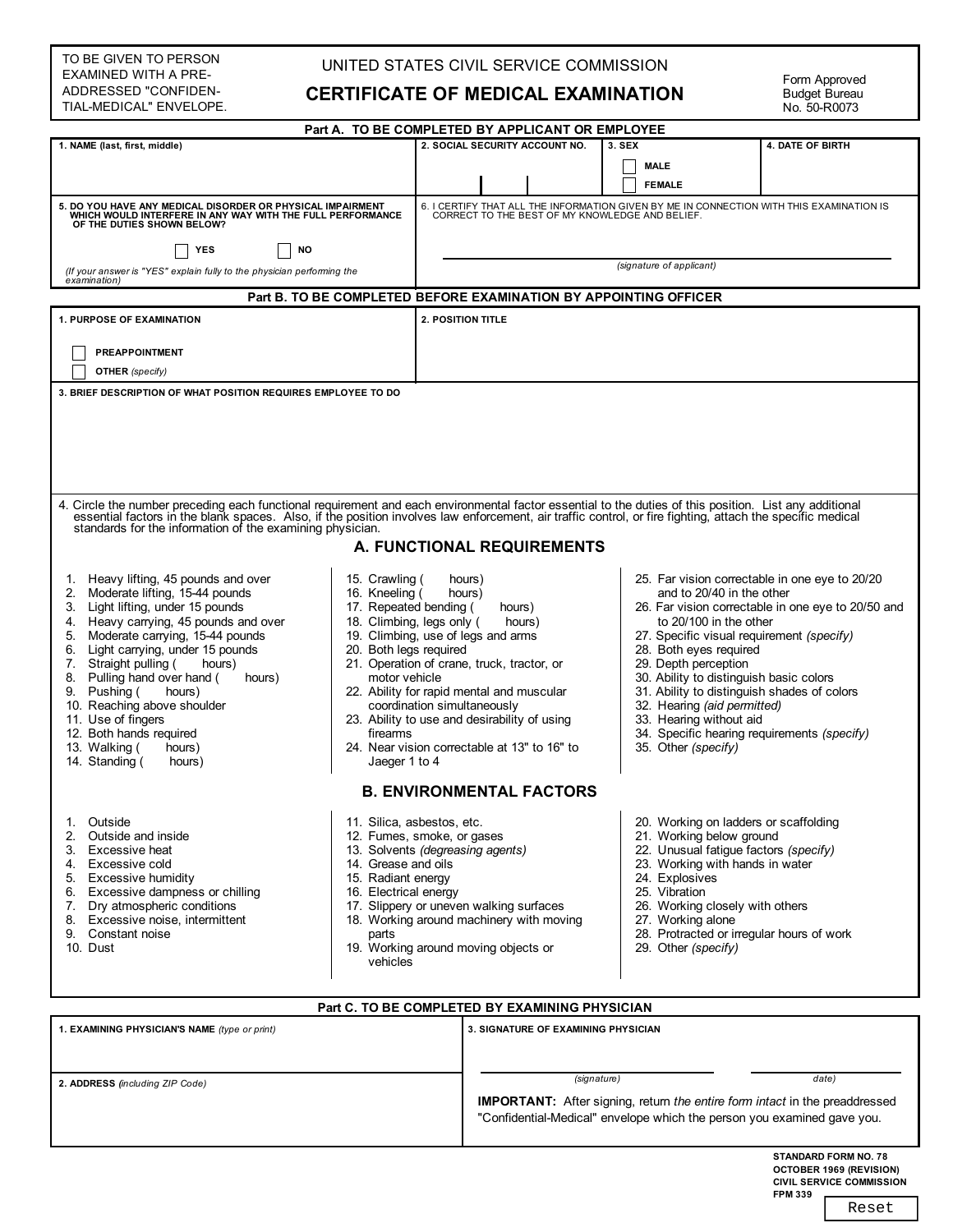## **STANDARD FORM 78 (Rev. 10-69) Page 2**

| NOTE TO EXAMINING PHYSICIAN: The person you are about to examine will have to cope with the functional requirements and environmental factors<br>circled on page 1 of this form. Please take them, and the brief description of job duties above them, into consideration as you make your examination and<br>report your findings and conclusions. |                                                                                                                                                                                                                                                                                                                                                                    |                                                                                                                                                                                                                                              |  |  |  |
|-----------------------------------------------------------------------------------------------------------------------------------------------------------------------------------------------------------------------------------------------------------------------------------------------------------------------------------------------------|--------------------------------------------------------------------------------------------------------------------------------------------------------------------------------------------------------------------------------------------------------------------------------------------------------------------------------------------------------------------|----------------------------------------------------------------------------------------------------------------------------------------------------------------------------------------------------------------------------------------------|--|--|--|
|                                                                                                                                                                                                                                                                                                                                                     | 1. HEIGHT: FEET, NCHES. WEIGHT: POUNDS.                                                                                                                                                                                                                                                                                                                            |                                                                                                                                                                                                                                              |  |  |  |
|                                                                                                                                                                                                                                                                                                                                                     | 2. EYES<br>(A) Distant vision (Snellen): without glasses: right                                                                                                                                                                                                                                                                                                    | $\frac{20}{1}$ $\frac{20}{1}$ ; with glasses, if worn: right $\frac{20}{1}$ $\frac{20}{1}$<br>(B) What is the longest and shortest distance at which the following specimen of Jaeger No. 2 type can be read by the applicant? Test each eye |  |  |  |
|                                                                                                                                                                                                                                                                                                                                                     | separately<br>Jaeger No. 2 Type<br>employees in the Federal classified service as may be requested by the Civil<br>Service Commission or its authorized representative. This order will   R. ________ in. to ________ in. R. ________ in. to _________ in.<br>supplement the Executive Orders of May 29 and June 18, 1923 (Executive<br>Order, September 4, 1924). | without glasses:<br>with glasses, if used:<br>L L __________ in. to ___________ in. L ___________ in. to ___________ in.                                                                                                                     |  |  |  |
|                                                                                                                                                                                                                                                                                                                                                     | (C). Color vision: Is color vision normal when Ishihara or other color plate test is used?<br>If not, can applicant pass lantern, yarn, or other comparable test?                                                                                                                                                                                                  | $\sqrt{YES}$ $\sqrt{NO}$<br><b>YES</b><br><b>NO</b>                                                                                                                                                                                          |  |  |  |
|                                                                                                                                                                                                                                                                                                                                                     | 3. EARS: (Consider denominators indicated here as normal. Record as numerators the greatest distance heard.)<br>Audiometer (if given) :                                                                                                                                                                                                                            | 2000<br>3000<br>4000<br>250<br>500<br>1000<br>5000<br>6000<br>7000<br>8000                                                                                                                                                                   |  |  |  |
| 4.                                                                                                                                                                                                                                                                                                                                                  | RIGHT EAR $\frac{1}{20 \text{ ft}}$ ; LEFT EAR $\frac{1}{20 \text{ ft}}$<br>pertinent. If normal, so indicate.                                                                                                                                                                                                                                                     | OTHER FINDINGS: In items a through i briefly describe any abnormality (including diseases, scars, and disfigurations). Include brief history, if                                                                                             |  |  |  |
|                                                                                                                                                                                                                                                                                                                                                     | a. Eyes, ears, nose, and throat <i>(including tooth and oral hygiene)</i>                                                                                                                                                                                                                                                                                          | e. Abdomen                                                                                                                                                                                                                                   |  |  |  |
|                                                                                                                                                                                                                                                                                                                                                     | b. Head and back <i>(including face, hair, and scalp)</i>                                                                                                                                                                                                                                                                                                          | f. Peripheral blood vessels                                                                                                                                                                                                                  |  |  |  |
|                                                                                                                                                                                                                                                                                                                                                     | c. Speech (note any malfunction)                                                                                                                                                                                                                                                                                                                                   | g. Extremities                                                                                                                                                                                                                               |  |  |  |
|                                                                                                                                                                                                                                                                                                                                                     | d. Skin and lymph nodes (including thyroid gland)                                                                                                                                                                                                                                                                                                                  | h. Urinalysis (if indicated)<br>Sp. gr.<br>Sugar<br><b>Blood</b><br>Albumen<br>Casts<br>Pus                                                                                                                                                  |  |  |  |
|                                                                                                                                                                                                                                                                                                                                                     | i. Respiratory tract $(X-ray\ if\ indicated)$                                                                                                                                                                                                                                                                                                                      |                                                                                                                                                                                                                                              |  |  |  |
|                                                                                                                                                                                                                                                                                                                                                     | j. Heart (size, rate, rhythm, function)<br><b>Blood Pressure</b><br>Pulse                                                                                                                                                                                                                                                                                          |                                                                                                                                                                                                                                              |  |  |  |
|                                                                                                                                                                                                                                                                                                                                                     | EKG (if indicated)<br>k. Back (special consideration for positions involving heavy lifting and other strenuous duties)                                                                                                                                                                                                                                             |                                                                                                                                                                                                                                              |  |  |  |
|                                                                                                                                                                                                                                                                                                                                                     | I. Neurological and mental health                                                                                                                                                                                                                                                                                                                                  |                                                                                                                                                                                                                                              |  |  |  |
|                                                                                                                                                                                                                                                                                                                                                     | him a hazard to himself or others. If none, so indicate.<br>No limiting conditions for this job<br>Limiting conditions as follows:                                                                                                                                                                                                                                 | CONCLUSIONS: Summarize below any medical findings which, in your opinion, would limit this person's performance of the job duties and/or would make                                                                                          |  |  |  |